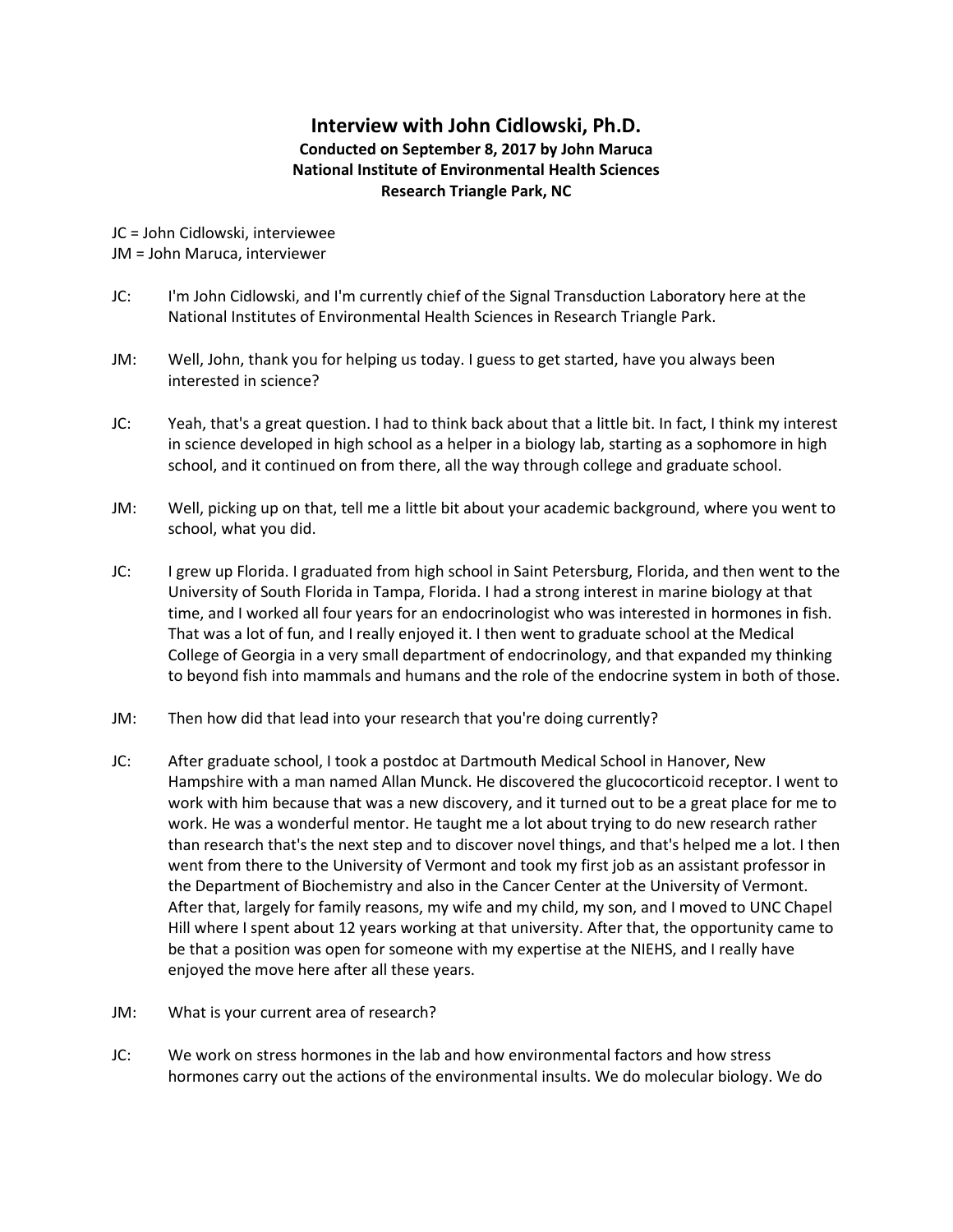genetically modified animals. We work on cells. We also work on how hormones kill cells, and that's important in the cancer field. We study apoptosis.

- JM: So that's how this relates to human health.
- JC: Yes, yes, that's correct. It's one of the mechanisms that we study, and one of the drugs that we study is directly used in the treatment of leukemias and lymphomas, directly used in the treatment of lots of cancers. Even breast cancer today has a role with glucocorticoids. These are steroid hormones. They're also synthetic drugs. A Nobel Prize was given away perhaps about 60 something years ago for the discovery of these hormones. We still don't understand everything today about how they work, but they are, indeed, one of the most prescribed drugs in the world. About 3% of the world's population actually has been given glucocorticoids at some time in their life. They're used in the treatment of asthma extensively, which gives them an environmental touch. In the U.S., there are about 80 million prescriptions written each year. They're one of the top classes of drugs used in medicine today.
- JM: The steroids seem to help with pulmonary issues.
- JC: Steroids help with pulmonary issues. Steroids help with immunological issues. They're widely used in dermatology. They're widely used in ophthalmology. They're only limited by long-term, high-dose use that can have side effects, but most drugs have side effects.
- JM: Thinking of all of your research, is there something that was most startling or something completely unexpected that you discovered?
- JC: Oh, almost everything is unexpected, and that's the good part about doing research here at NIEHS. I think one of the more recent things that comes to mind is the work of one of my colleagues, Robert Oakley, a staff scientist in the lab. Robert's shown that stress hormones are actually necessary for a healthy heart. Removing stress hormones leads to heart disease in mice. Back in the 1800s, a man named Thomas Edison actually showed that the inability to make this steroid hormone was associated with feeble hearts, as he discussed. So, we've rediscovered something that Thomas Edison discovered in the 1800s.
- JM: Is stress and stress hormones the same thing?
- JC: Stress is a little different than stress hormones. Stress hormones mediate the actions of most stresses. They go up in response to stress. What's important is that a little bit of the hormone is good. Too much of the hormone for a long-term use is really much worse.
- JM: Is there something you'd like to see happen in the next five or 10 years, some discovery or area?
- JC: I would like to see us develop mechanisms to treat human disease genetically for all kinds of diseases, and to move away from drugs and to move to genetics to improve human health. That would be a wonderful goal. I think it's achievable. The technology is there. We do that kind of thing in mice, and it would be nice to have it translated to humans.